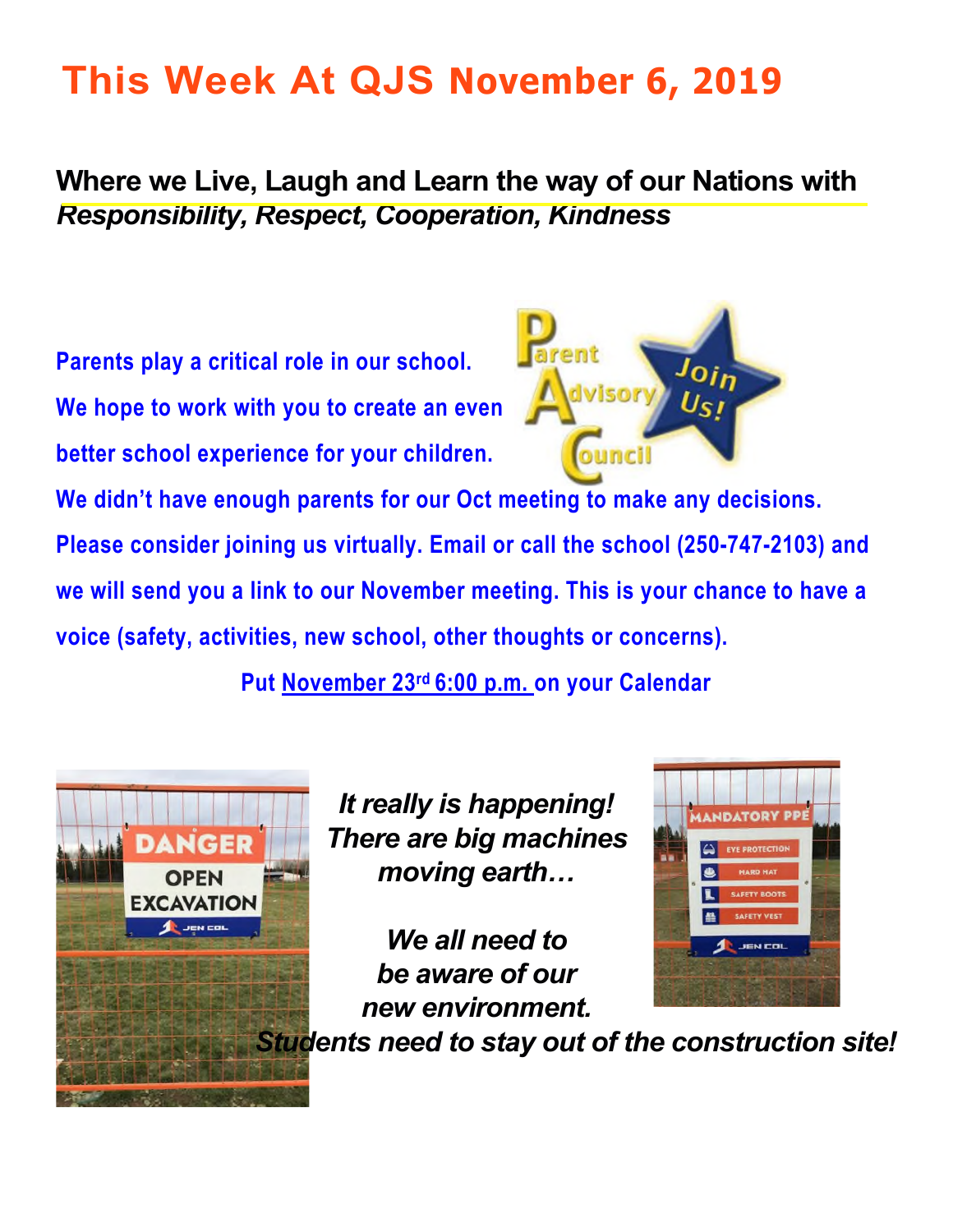

## **Planting Tulip Bulbs in Remembrance Victory in Europe (VE) Day 75th Anniversary**

**Tulip bulb planting is a tradition begun by teachers and students here at QJS a few years ago. It gives us visible reminder to help us remember. This year it has additional meaning as it is one of the ways we remember and honour the memory of a special teacher, Ms. Sarah Shipley; a key person in beginning this QJS tradition of remembrance. Thanks to Ms. Sherstan for being part of the original team and continuing this legacy.** 



**QJS Staff and Students will attend in class QJS Remembrance Day Ceremonies on Tuesday, November 10th at 9:00a.m.**



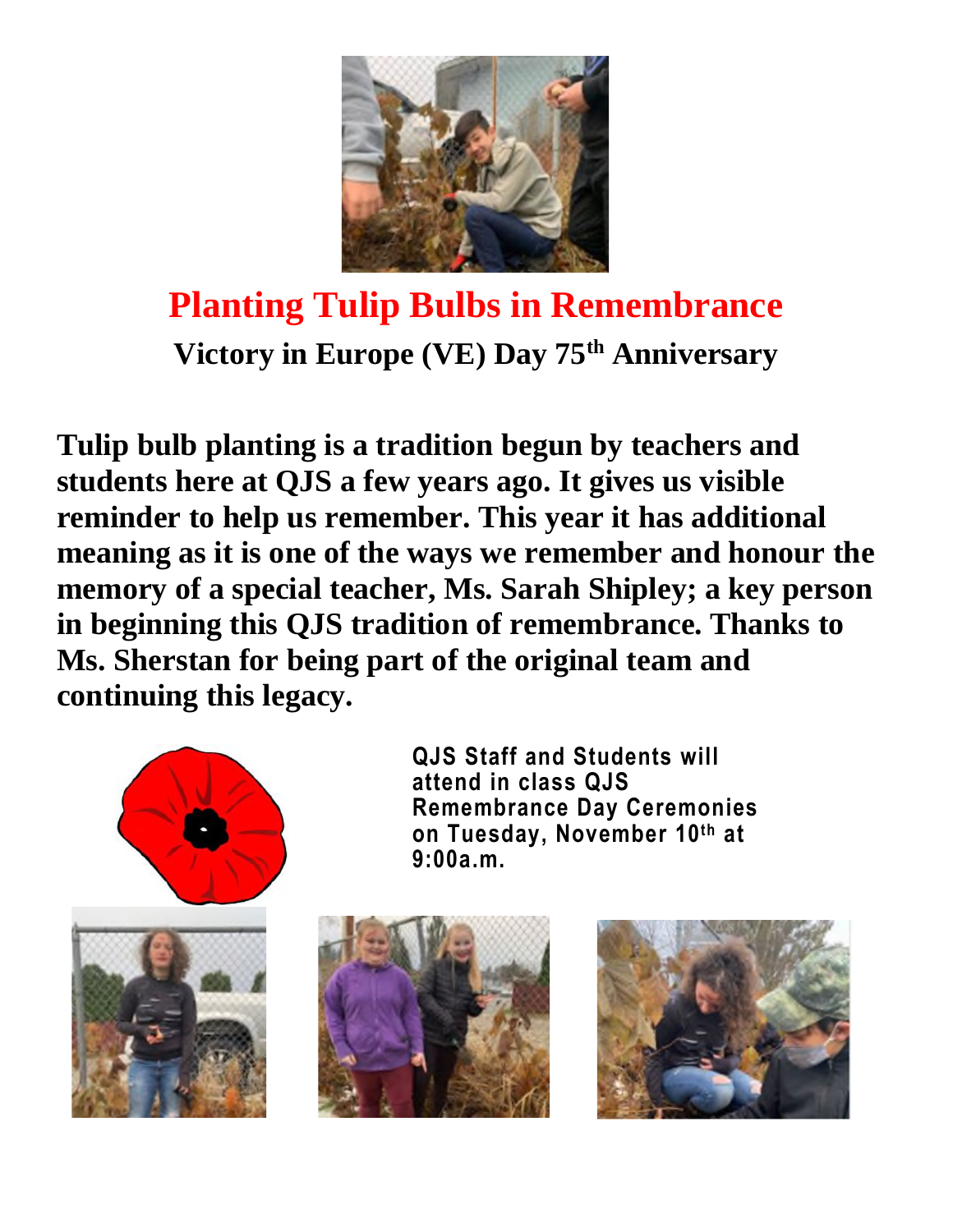### **Please Remember**



Nuts & Scents Free School





## **NEW: IN THE PARENT'S CORNER Ideas and Resources for Parents**

### **HOW TO BUILD A RESILIENT SCHOOL COMMUNITY:**



**so we emerge stronger together** 

*By: Phyllis Fagell*

**<https://www.amle.org/TabId/270/ArtMID/888/ArticleID/1203/How-to-Build-a-Resilient-School-Community.aspx>**

### **Craig's Maple Café**

**Serving great, home made Food options for students every day!** 

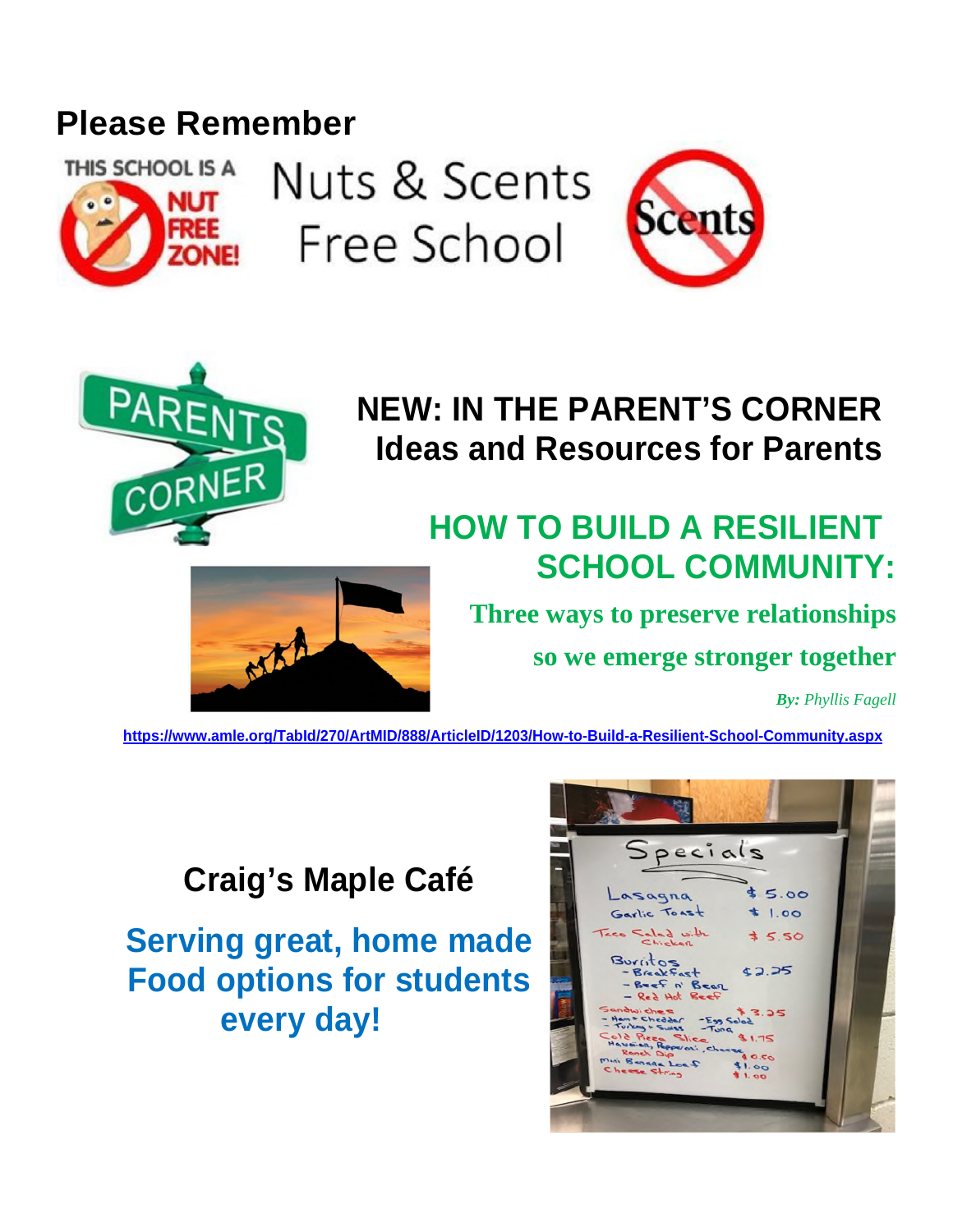#### **POD Times are TEAM Work Times**





### **Volleyball has begun!! Fun and work with skills & drills**